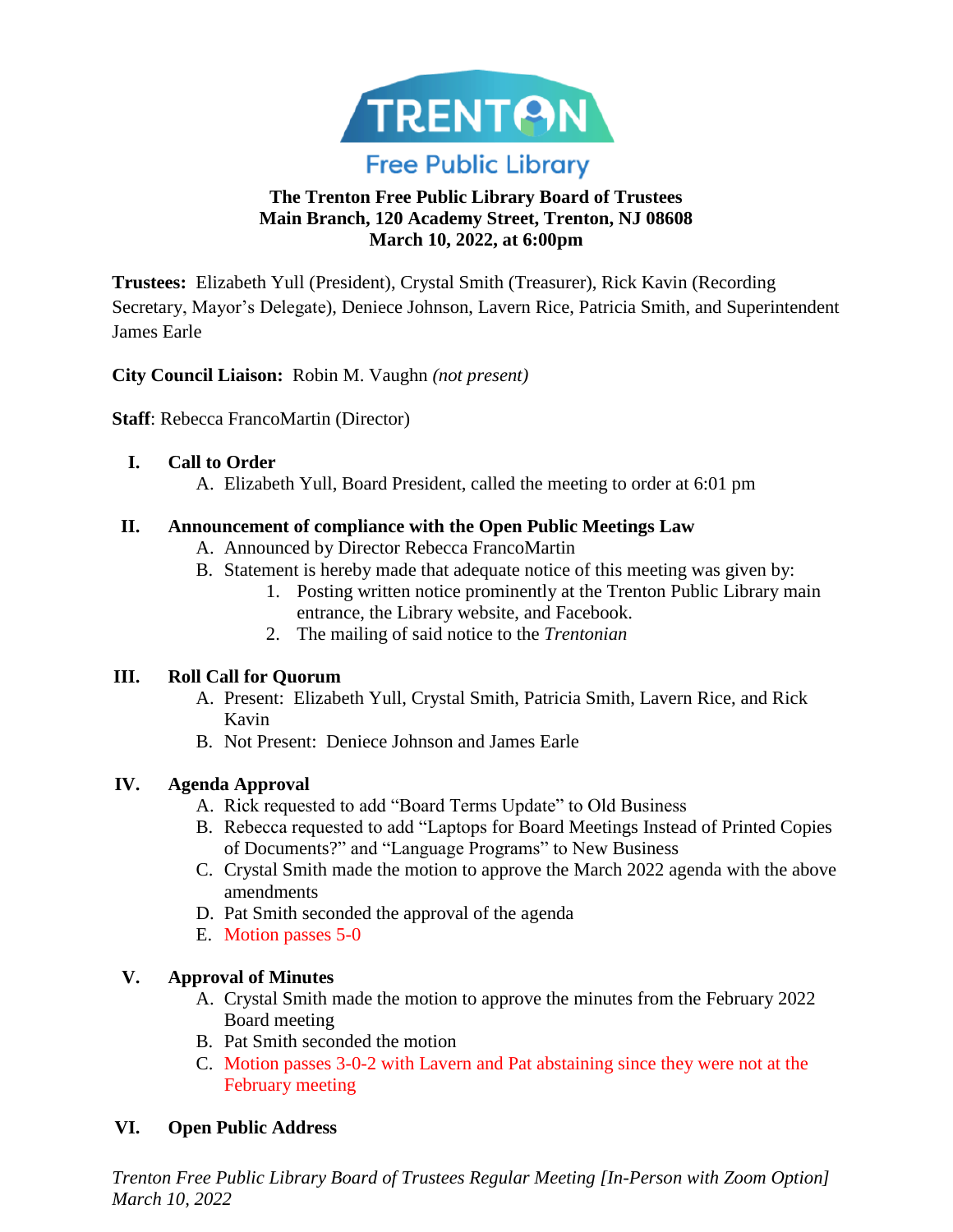- A. No members of the public present via Zoom
- B. *(no public comment)*

## **VII. Presentations**

- A. Financial Report *(presented by Ann C. Zawartkay, CPA, CGMA)*
	- 1. *(see "February 2022 financial reports" from Ann C. Zawartkay, CPA, CGMA)*
	- 2. Total fund balance (as of 02/28/22) was **\$2.6M**
		- a. \$1.5M in cash/investments, of which \$297,000 is in TFPL's operating checking account
		- b. This is a \$30,000 decrease from previous month due to operating activity
		- c. Did not receive quarterly appropriation check from City for \$200,000 – may be changed due to shift from Fiscal to Calendar Year Budget
		- d. Roughly \$368,000 of various trust funds and trust fund income
	- 3. Insurance expenses and planned expenditures from surplus for the Reading Room/tech upgrades, Library materials and programming expenses, insurance expenses, facilities and utilities expenses are over budget
	- 4. Personnel expenses and security expenses were all under budget
	- 5. E-rate reimbursement program is giving a credit for internet service instead of cash payment. TFPL is only paying for internet service above and beyond what the credits cover each month.
	- 6. Personnel expenses under budget by \$62,000 due to vaccines in some budgeted positions
	- 7. Library materials and programming expenses are over budget by \$26,000 since our purchases for all new adult collection were paid for on the prior period budget
	- 8. Insurance expenses are over budget \$5,000 due to timing of receipt of the invoices for premiums compared to budget
	- 9. Facilities and utilities expenses are over budget by \$5,000 will turn around due to bills for HVAC (covered by insurance)
	- 10. Security is under budget by \$9,000 due to timing of submission of the December and January invoices in Feb.
	- 11. Planned expenditures from surplus for the reading room and tech upgrades are over budget by \$90,000 due to a delay in the timing of the project which was budgeted for in a prior fiscal period
	- 12. Net income (as of Feb. 28, 2022) was a deficit of approximately \$168,000. This compares to a budgeted surplus of \$45,000 for the period, which is a negative variance of \$212,000. Excluding the Reading Room and technology upgrades, there is a negative variance against the operating budget of \$122,000, which is primarily due to the delayed February appropriation from the City.
- B. Personnel Report *(presented by Rebecca FrancoMartin)*
	- 1. *(no personnel changes)*
- C. Friends of TFPL *(presented by Pat Tumulty)*
	- 1. Pat commented on how nice the Young Adult space looks with the new mural
	- 2. Trenton Book Fair (Sunday, April 24, 1pm-4pm)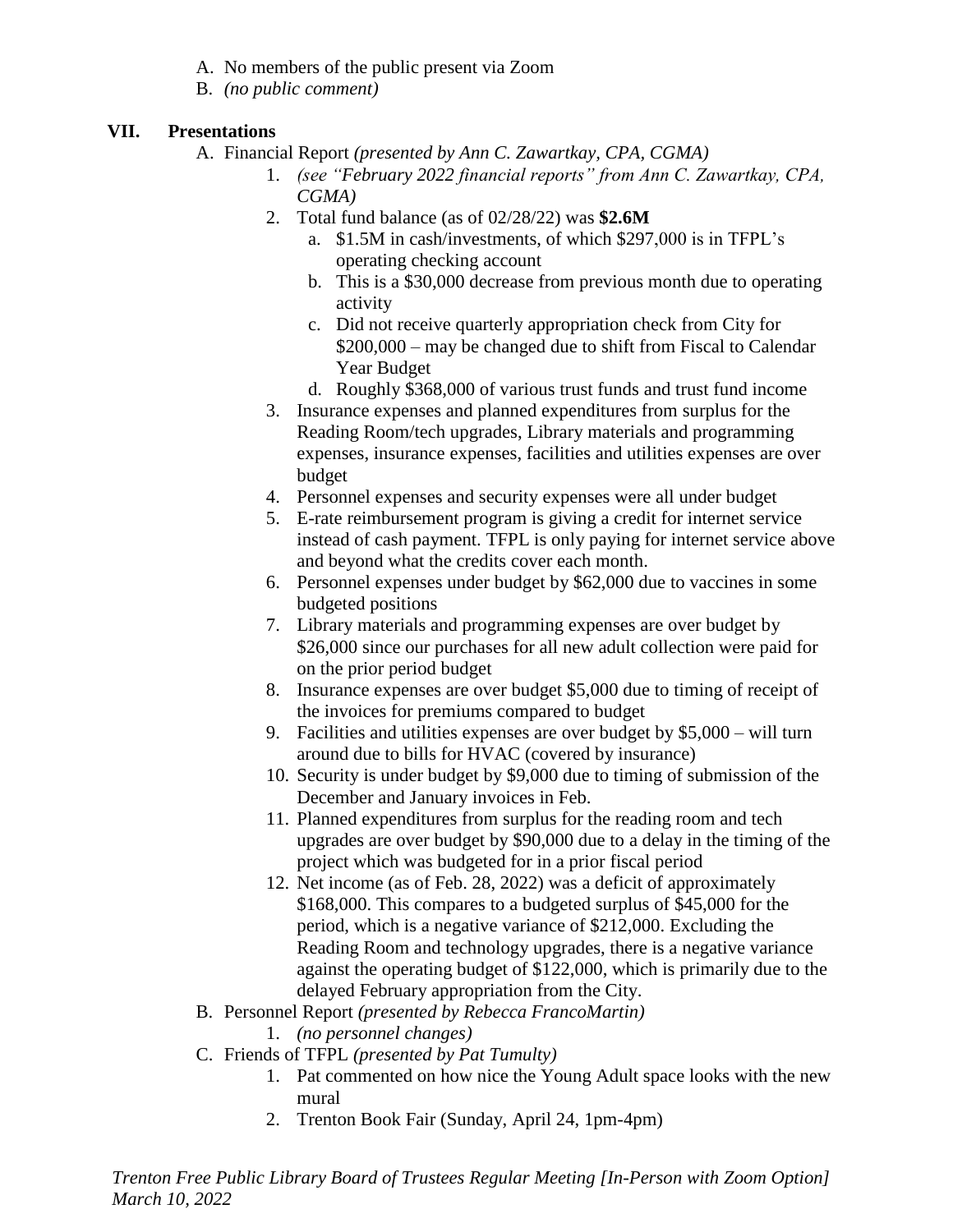- a. Focusing on Trenton authors and/or works about Trenton
- b. Suggested donation of \$5
- c. Authors can sell own works
- d. Goal is "friend-raising" over fundraising
- e. Friends are working on PR, donations of food, etc.
- 3. 120<sup>th</sup> Anniversary of TFPL (Saturday, June 11, 11am-3pm)
	- a. Planning activities for adults, young adults, and children
		- b. Street fair planned
- D. Director's Report *(presented by Director Rebecca FrancoMartin)*

### 1. **COMMUNITY PARTNERS**

### a. **Labyrinth Books of Princeton**

- i. TFPL rebuilding relationship with Labyrinth
- ii. Book event on June 15: *Community as Rebellion* featuring author Lorgia García Peña and Princeton professor of African American Studies Ruha Benjamin
- iii. Flyer is attached

### b. **Old Trenton Neighborhood/Trenton Health Team**

- i. Director met with OTN and again with OTN and THT together
- ii. Meetings provided information about current projects in the community, collaboration efforts and resource sharing, and future events

#### c. **Mercer County Community College**

- i. Director attended a second meeting with Director of Libraries at MCCC
- ii. Discussed distribution of books to college from our large book donation
- iii. Potential partnership on display to be hosted at West Windsor Library

### 2. **MARKETING**

- a. **New Logo**
	- i. Library signage and marketing materials being updated with new logo and color palette

### 3. **BUILDING & TECHNOLOGY**

### a. **Website**

- i. Library website updated with new logo and color palette
- ii. New "Technology Services" page added
- iii. "Donors and Grants" page in development

### b. **Labor and Literacy Lab**

- i. Minor renovations still to be completed once HVAC is finalized
- ii. Lab well-used: 16 patrons scheduled appointments in February, and attendance increasing each time
- iii. Eleven hours of training sessions attended by Labor and Literacy Guide
- iv. Six patrons currently enrolled in Northstar Digital Literacy course, with four being regulars who have attended the class for the past month
- v. Trenton is the top 'Spoke' Library so will be featured in an NJLA write-up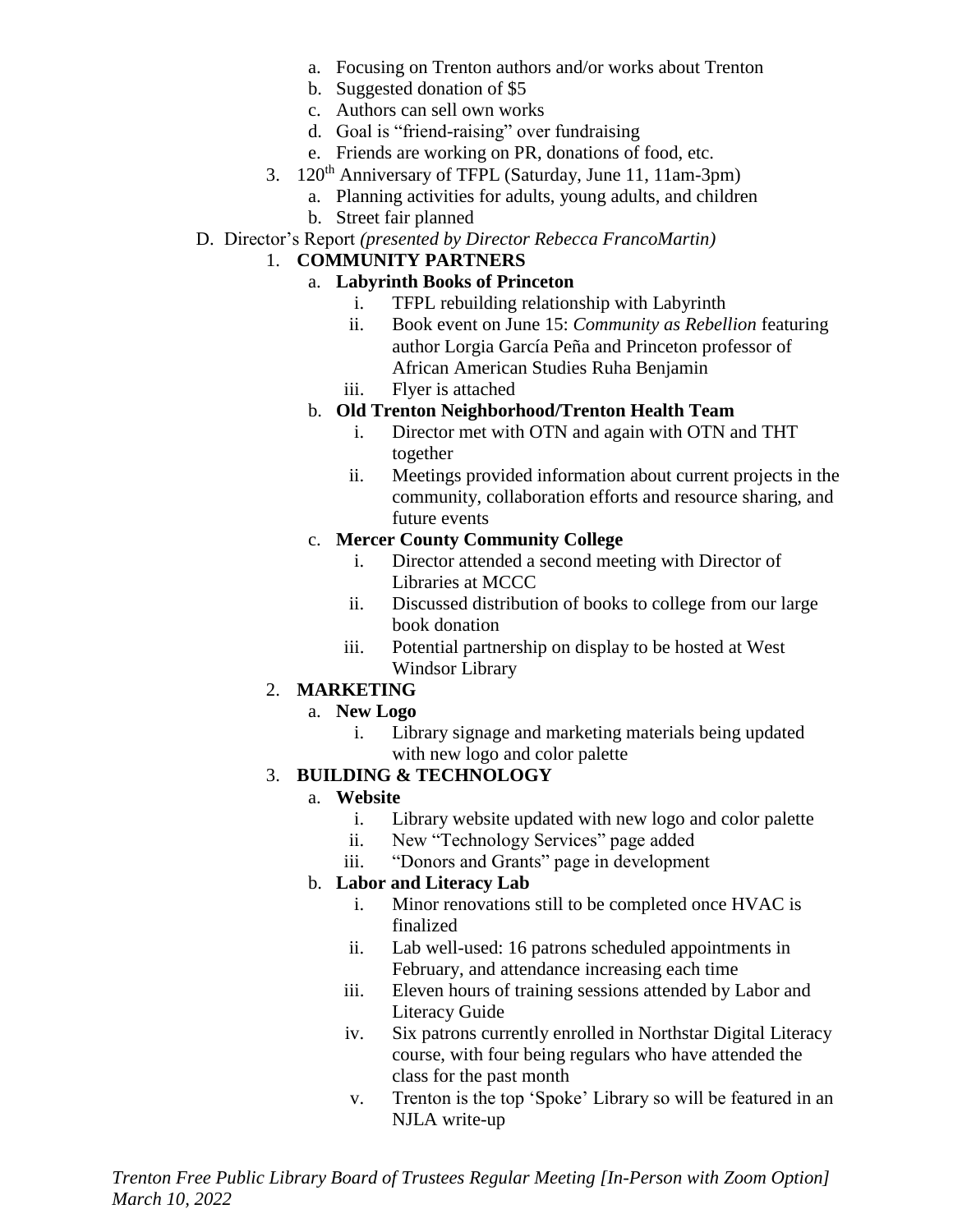## c. **Aztec Software – GED Prep Classes**

i. Classes provided by Aztec will begin in April in the Lab

# 4. **STAFF & VOLUNTEERS**

## a. **Cross-Training**

- i. Over the course of a two-week period in February, staff participated in cross-training
- ii. Training helped staff develop a better understanding of all TFPL department operations and to feel more confident when filling in for a different role as needed

# b. **Current Staff Levels**

- i. Staffing more consistent
- ii. Down to three Pages
- iii. 17 full-time staff and 6 part-time staff (23 total)
- iv. Transitioned current staff to new or full-time roles in professional and paraprofessional positions
- v. These changes have led to decreased staff turnover and more experienced staff supporting the community
- vi. Library reviews have been increasingly positive
- vii. Will still be under budget for payroll, as some staff have benefits from other sources and did not enroll in those available from their Library roles

# 5. **CONTINUING EDUCATION & MEETINGS**

# a. **Princeton University**

i. Meeting scheduled with Duncan Harrison, Assistant Director for Regional Affairs in the Dept. of Community and Regional Affairs to discuss building a partnership

# b. **Per Capita State Aid Meeting**

- i. NJLA Director Juliet Machie requested the Director represent TFPL at a Per Capita State Aid meeting with Assemblywoman Verlina Reynolds-Jackson
- ii. Director was away at a conference *(see item c below)*, so the Supervising Librarian attended in her place

# c. **Cities and Counties for Fines and Fees Justice Bootcamp**

- i. Director and Mayor's Delegate attended the 'Bootcamp' in Phoenix, AZ from March 2-5
- ii. The conference is a prerequisite to apply for a \$25,000 \$75,000 grant to eliminate fines and fees at the Library *(see section 8c below)*

# 6. **LIBRARY SERVICES**

# a. **Attendance and Library Use**

- i. 18.9% increase in patron visits from January (3,702) to February (4,402)
- ii. 80 patrons attended adult programs in February
- iii. 420 patrons attended children/young adult programs in February
- iv. 14.1% increase in computer use from January (1,141) to February (1,302)

# b. **Saima HuQ**

i. Partnership continuing with Saima HuQ, executive producer of "Always Love Lucy Theatre" *(see attachment)*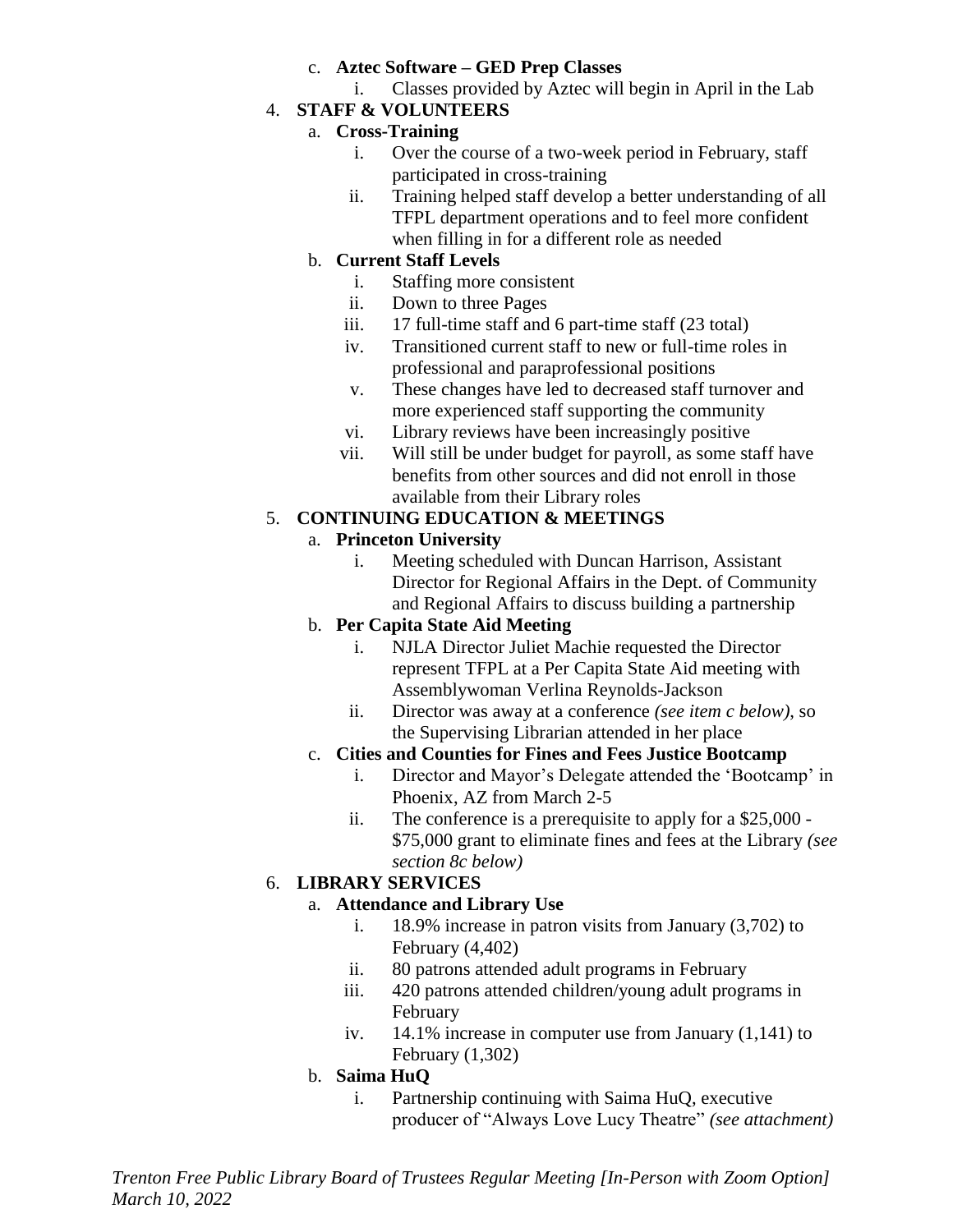ii. Next performance, *Cement Hands* by Thornton Wilder, will be held in the Reading Room on Saturday, April  $23^{\text{rd}}$  at 3pm

## c. **Black History Month: Storytelling by Trenton's African American Children's Book Authors**

- i. Hosted by City of Trenton's Dept. of Recreation, Natural Resources, and Culture
- ii. Three local authors provided storytime with the children
- iii. TFPL purchased 30 books to be signed and gifted to the children who attended

# d. **Inspire Curiosity – Science Experiments**

- i. Inspire Curiosity hosted two experiment programs in February
- ii. Youth patrons were taught how to use a microscope, observed a density demonstration, and were provided 16 take-home STEM kits
- e. **Young Adult Teen Action Group (TAG) Team**
	- i. Seven participants this month

# f. **Rush Crossing**

i. Youth Services staff attended an outreach event at Rush Crossing to share Library resources and encourage participants to visit the Library

# g. **Mural (Young Adult space)**

- i. Completed in February
- ii. Article in *Trenton Daily* by Drew Mumich available here: [https://www.trentondaily.com/new-trenton-free-public](https://gcc02.safelinks.protection.outlook.com/?url=https%3A%2F%2Fwww.trentondaily.com%2Fnew-trenton-free-public-library-mural-brings-a-blast-of-color-to-the-young-adult-section%2F&data=04%7C01%7Crkavin%40trentonnj.org%7C1d7b7181e52a4d24697908d9fb1d3507%7Cf86c5221bbd64070b19355d36a0de932%7C0%7C0%7C637816925294438023%7CUnknown%7CTWFpbGZsb3d8eyJWIjoiMC4wLjAwMDAiLCJQIjoiV2luMzIiLCJBTiI6Ik1haWwiLCJXVCI6Mn0%3D%7C3000&sdata=WcdWfdIMVLmkaw1hmAlM%2Fq1UgGoXW8c2jra3DZGqbAM%3D&reserved=0)[library-mural-brings-a-blast-of-color-to-the-young-adult](https://gcc02.safelinks.protection.outlook.com/?url=https%3A%2F%2Fwww.trentondaily.com%2Fnew-trenton-free-public-library-mural-brings-a-blast-of-color-to-the-young-adult-section%2F&data=04%7C01%7Crkavin%40trentonnj.org%7C1d7b7181e52a4d24697908d9fb1d3507%7Cf86c5221bbd64070b19355d36a0de932%7C0%7C0%7C637816925294438023%7CUnknown%7CTWFpbGZsb3d8eyJWIjoiMC4wLjAwMDAiLCJQIjoiV2luMzIiLCJBTiI6Ik1haWwiLCJXVCI6Mn0%3D%7C3000&sdata=WcdWfdIMVLmkaw1hmAlM%2Fq1UgGoXW8c2jra3DZGqbAM%3D&reserved=0)[section/](https://gcc02.safelinks.protection.outlook.com/?url=https%3A%2F%2Fwww.trentondaily.com%2Fnew-trenton-free-public-library-mural-brings-a-blast-of-color-to-the-young-adult-section%2F&data=04%7C01%7Crkavin%40trentonnj.org%7C1d7b7181e52a4d24697908d9fb1d3507%7Cf86c5221bbd64070b19355d36a0de932%7C0%7C0%7C637816925294438023%7CUnknown%7CTWFpbGZsb3d8eyJWIjoiMC4wLjAwMDAiLCJQIjoiV2luMzIiLCJBTiI6Ik1haWwiLCJXVCI6Mn0%3D%7C3000&sdata=WcdWfdIMVLmkaw1hmAlM%2Fq1UgGoXW8c2jra3DZGqbAM%3D&reserved=0)
- iii. First Fridays will resume on Friday, April  $1<sup>st</sup>$ , and the Library will participate with mural artists Leon Rainbow and Lori Johansson in attendance
- iv. Supervising Librarian will provide tours of the Library during First Friday events

# h. **Photo Digitization Project**

- i. Since receiving the \$75,000 donation, meetings held with three companies to determine how best to proceed
- ii. Meeting held with IT staff to discuss storage needs on servers
- i. **Black History Month Zine Display** created for February

# 7. **COLLECTIONS & MATERIALS**

# a. **African American History Database**

- i. Now available via the Library website thanks to ARP Humanities grant from the ALA
- ii. **Hoopla**, a resource made possible from the same grant, is currently being set up

# b. **Spanish Non-Fiction**

- i. 19 boxes of Spanish non-fiction arrived as part of the **adult collection rejuvenation project**
- ii. Space being made to add these materials to the collection
- 8. **FINANCES/FUNDING**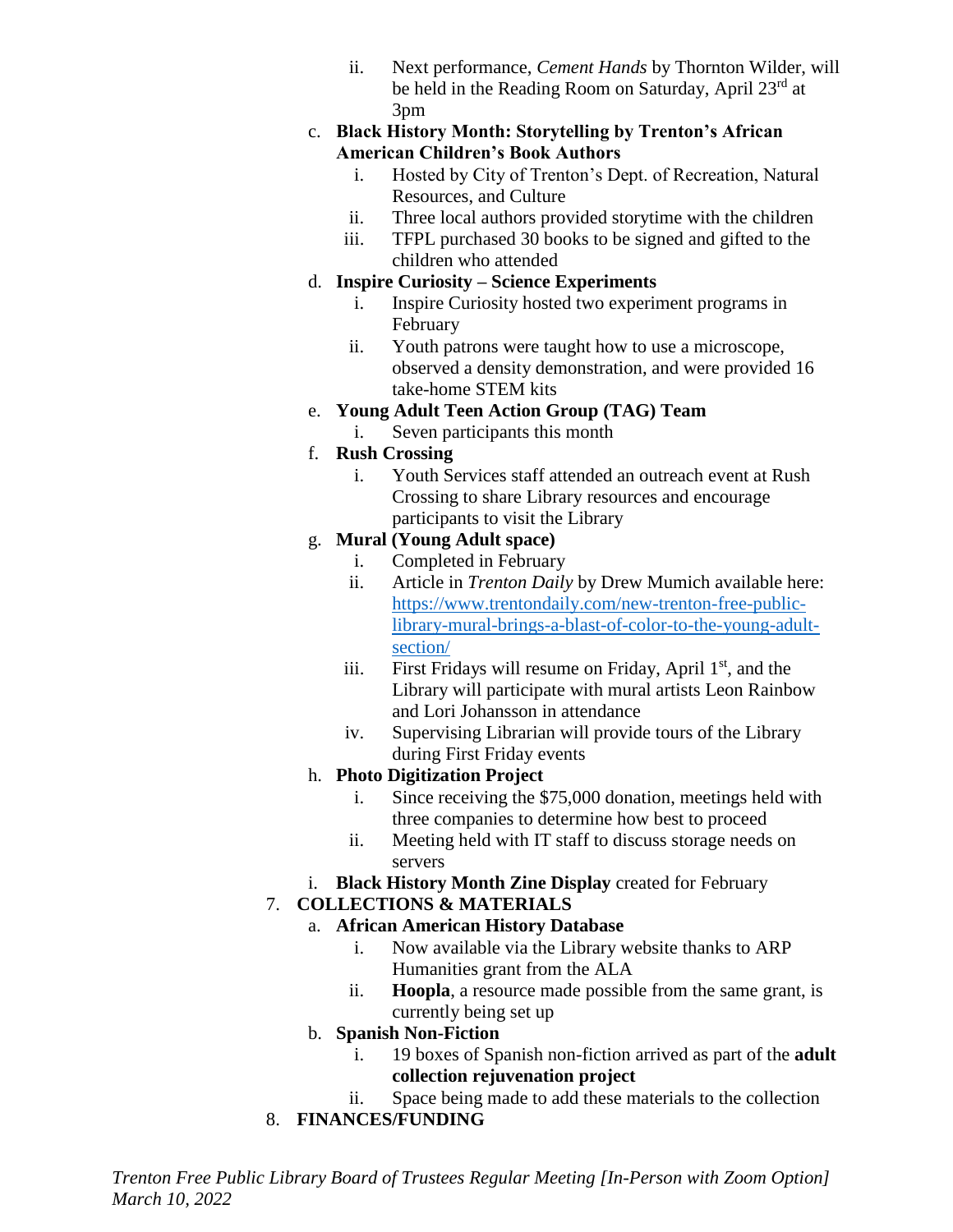- a. **Schaeder/Batterman Fund (Princeton Area Community Foundation)** donated \$5,000 for general purposes
- b. **American Rescue Plan ALA Humanities Grant** orientation meeting attended by Director

## c. **Cities and Counties for Fines and Fees Justice**

- i. Bootcamp attended by Director and Mayor's Delegate *(see section 5c above)*
- ii. Director and Mayor's Delegate have completed the "Invitation to Apply" form in advance of the full application, which opens on March 15th
- iii. The TFPL team will apply for a grant totaling \$25,000 \$75,000 to help the Library go "fine free" and eliminate most fees and fines for patrons

## d. **NJ Council for the Humanities**

- i. Joint application with ARTWorks
- ii. Joint grant would provide \$15,000 for collaboration between the two organizations

# **VIII. Action Items**

- A. Bill List
	- 1. *(see "TFPL March 2022 Unpaid Bills")*
	- 2. Approval of Bill List
		- a. Patricia Smith made the motion to approve the March 2022 bill list
		- b. Lavern Rice seconded the approval of the bill list
		- c. Motion passes 5-0

### **IX. Old Business**

- A. HVAC Update
	- 1. Clark Caton Hintz suggested withholding payment this month in order to inspire the vendor to continue their work
	- 2. Project is now moving along and much work is complete
	- 3. Meant to finish April  $2<sup>nd</sup>$  \$500/day cost to company for each day after 4/2/22
- B. Library Construction Bond Resolution
	- 1. Resolution must be voted upon to certify project eligibility, that the funding is for the stated purpose, and that the Board is approving the project itself
	- 2. Resolution from City Council may be required Rebecca is seeking clarification from the NJ State Library, since TFPL is an independent Library and the project has already been approved by the municipality
- C. CDGB (Accessible Ramp/Doors)
	- 1. Funding shifted by City Council to allow for dedicated funds for certain years to be used for different projects
	- 2. Must be spent by August 11, 2022
	- 3. May be additional funding for any funding over the appropriated amount
	- 4. Permits will be submitted to the City to prepare for when a vendor is selected to perform the work
- D. Board Terms Update
	- 1. Issue of staggered terms have been resolved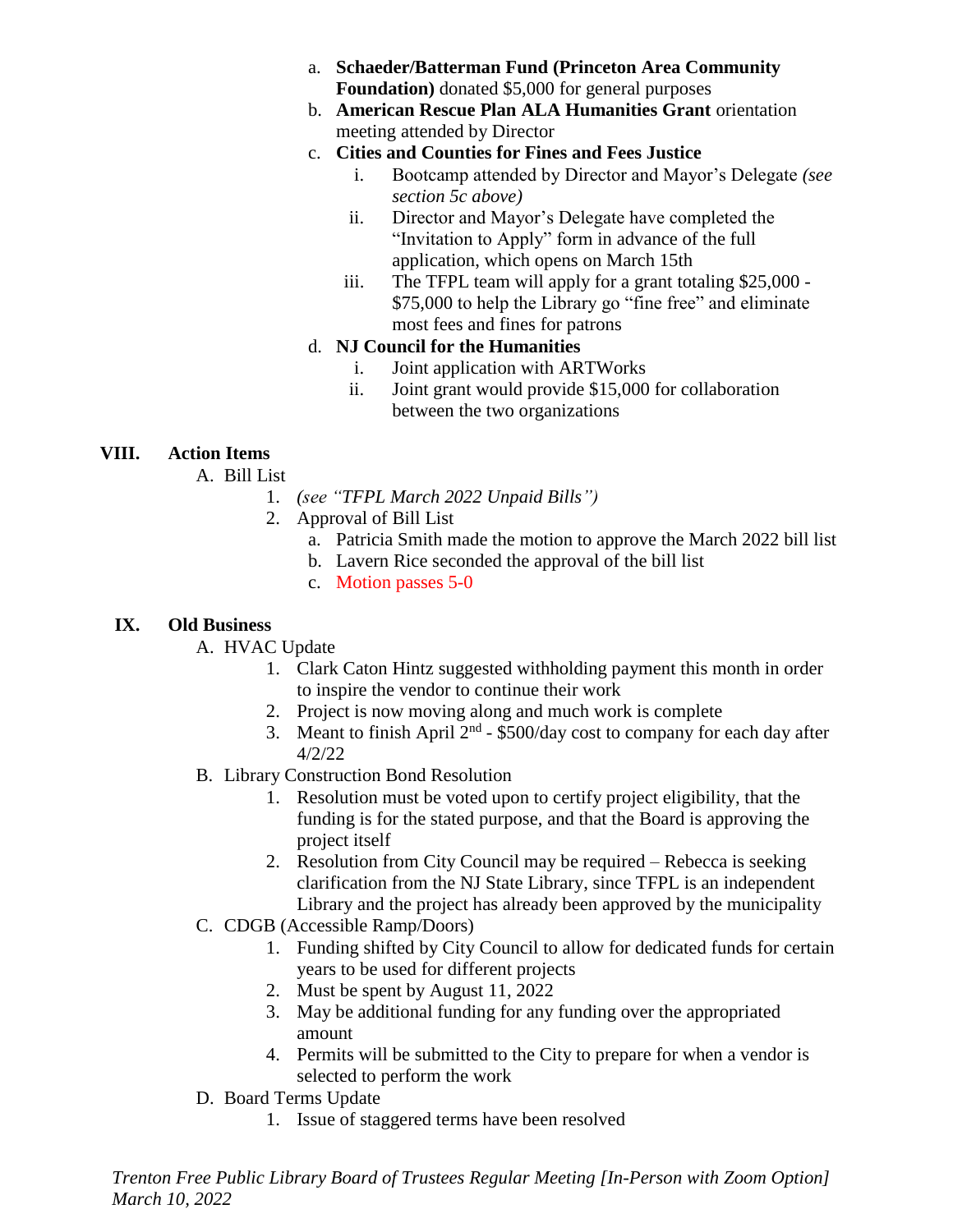- 2. New letters from Mayor issued for Crystal Smith (now 2021-2026) and Patricia Smith (now 2022-2027)
- 3. Correction issued to Lavern Rice, whose term expires on June 30, 2023
- 4. Board terms will terminate on June  $30<sup>th</sup>$  of the following years:
	- a. 2022: Patricia Smith *(reappointed by Mayor Gusciora through 2027)*
	- b. 2023: Lavern Rice
	- c. 2024: Elizabeth Yull
	- d. 2025: Deniece Johnson
	- e. 2026: Crystal Smith
	- f. 2027: Patricia Smith
	- g. *Ex officio* serve until a successor is appointed:
		- i. James Earle (Superintendent of Trenton Public Schools)
		- ii. Rick Kavin (Mayor's Delegate)

## **X. New Business**

- A.  $120^{th}$  Anniversary (June  $11^{th}$ ,  $11$ am-3pm)
	- 1. Block party and indoor/outdoor events planned
	- 2. Adult, teen, and children's events planned
	- 3. Isles bringing T-rex truck
	- 4. Pop-up skate park from Freedom Skate Park *(Liz inquired whether the group's insurance covers off-premise events)*
	- 5. Permit application submitted to City
- B. Laptops for Board Meetings instead of Printed Copies of Documents?
	- 1. Group would prefer to keep receiving paper documents
	- 2. Many members save the documents
	- 3. Pat rightly noted that paper documents allowed Rick to properly sort out the Board's terms

# C. Language Programs

- 1. Crystal inquired whether there was a ESL-type "mirror" program to help English speakers learn Spanish in order to better communicate with their Spanish-speaking neighbors
- 2. Library currently uses Rosetta Stone and Rocket Language services to train on languages other than English
- 3. Questions:
	- a. Who would teach the course?
	- b. What is the level of interest?
- 4. Language collection being developed and curated, especially for Spanish-language materials
- D. Mask Policy
	- 1. Mercer Co. Library and Princeton Library still have mask requirements
	- 2. Hamilton Township has no mask requirement
	- 3. Locally, Trenton City Hall has lifted their mask requirements while Trenton Public Schools has not
	- 4. Library staff is comfortable with patrons not wearing masks except during close one-on-one interactions
	- 5. Multiple Board members suggested requiring patrons and staff to wear a mask during direct interactions and during large programs/events, with a "No Mask = No Service" policy
	- 6. TFPL will continue to provide masks to patrons in need